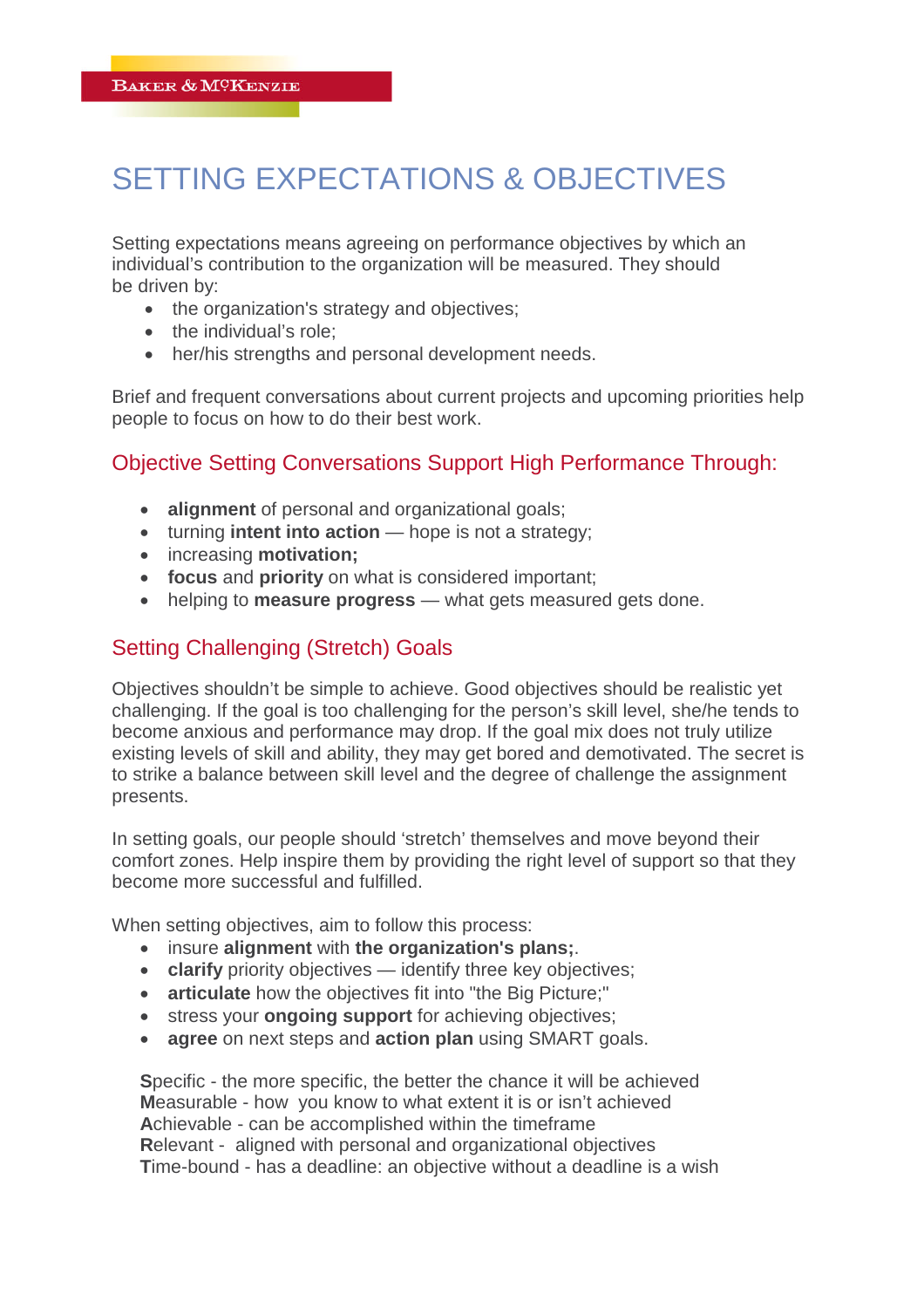# Effective Feedback Discussions

#### **1. Prepare for the Feedback Discussion**

- Review the expectations and objectives
- Crystalize in your own mind the key messages you want the individual to take away from the discussion

#### **2. Set the Tone for the Discussion**

- Set the climate for a positive discussion (insure no distractions, etc.)
- Communicate the objective, i.e., to recognize and enhance performance
- Outline how the meeting will proceed, and that you will need their input and contribution throughout
- Ask the individual if he or she has any specific objectives for the discussion

#### **3. Discuss the Individual's Performance**

- *Encourage the individual to self-assess his or her strengths and development areas:*
	- "What's gone well?" "What hasn't gone as well?"
	- Tailor your approach to the rest of the discussion if his or her perceptions don't match with reality
- *Offer your feedback after hearing the individual:*
	- Provide balanced constructive feedback: 3 positives to 1 constructive criticism
	- Provide appropriate recognition for their achievements
	- Ask for the individual's reaction to the feedback
	- Actively listen and ask questions to gain better understanding
	- Identify any areas for further development

#### **4. The SBI Feedback Model**

- Developed by the Center for Creative Leadership
- Situation: anchor in time and place

*"I want to give you some feedback on the research memo you delivered today."*

- **B**ehavior: what you observed *"You said that you understood the three research topics I asked you to cover in the memo, but the memo you turned in seems to cover only two of the three topics."*
- **I**mpact: your perception of its impact *"Although the research you did on the first two topics is good, without your research on the third, I will not be able to finish my motion today as I had planned."*

#### **5. Close the Discussion**

- *Reiterate key messages:*
	- How should the individual feel as a result of the discussion? Motivated? Valued? Ready to take ownership of his or her areas for improvement?
- *Encourage ongoing discussions:*
	- Set follow-up discussion if appropriate
	- Encourage the individual to initiate periodic discussions with you to discuss progress